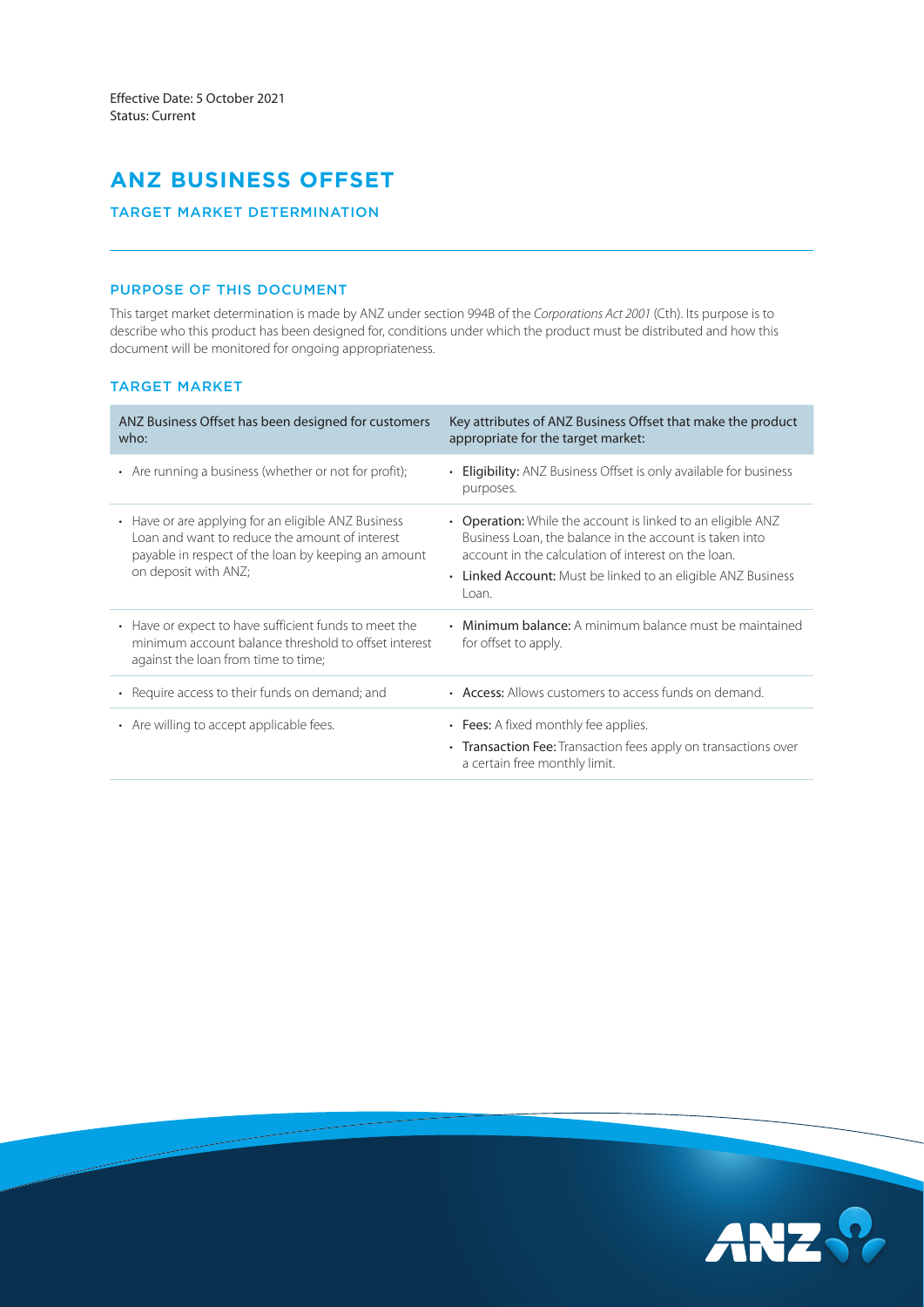# DISTRIBUTION CONDITIONS

ANZ applies the following conditions and restrictions to the distribution of ANZ Business Offset so that the product is likely to be provided to customers in the target market.

|                             | Condition                                                                                                                                                                                                                                                                                                                                                           | Why do we do this?                                                                                                                                                                                                                                                                                                                                                                                   |  |
|-----------------------------|---------------------------------------------------------------------------------------------------------------------------------------------------------------------------------------------------------------------------------------------------------------------------------------------------------------------------------------------------------------------|------------------------------------------------------------------------------------------------------------------------------------------------------------------------------------------------------------------------------------------------------------------------------------------------------------------------------------------------------------------------------------------------------|--|
| Channel                     | ANZ Business Offset can only be provided to customers<br>through the following channels:<br>• ANZ Commercial:<br>• ANZ National Business Centre; and<br>• ANZ Private.<br>ANZ Business Offset cannot be distributed by third<br>parties. Brokers may refer customers to ANZ, however only<br>authorised ANZ staff may decide to issue the product to a<br>customer. | So that ANZ only considers providing<br>ANZ Business Offset if the customer's<br>application is received through<br>channels that are subject to appropriate<br>conditions, controls and/or monitoring<br>by ANZ.                                                                                                                                                                                    |  |
| Training &<br>Accreditation | ANZ Business Offset can only be provided to customers by<br>ANZ directly or through the following persons:<br>• Authorised ANZ staff who are accredited and trained.                                                                                                                                                                                                | So that:<br>• checks are conducted on matters like<br>qualifications and past conduct for<br>ANZ staff involved in the distribution of<br>ANZ products; and<br>• ANZ staff responsible for providing<br>products understand the distribution<br>process they are required to comply<br>with when distributing ANZ products,<br>as well as the legislative framework<br>relevant to their activities. |  |
| <b>Process</b>              | ANZ Business Offset can only be provided to customers<br>by following ANZ's customer application and product<br>selection process, including making relevant enquiries into<br>the customer's product needs.                                                                                                                                                        | So that enquiries are made to determine<br>whether the product meets the likely<br>needs, financial situation and objectives<br>of the customer.                                                                                                                                                                                                                                                     |  |